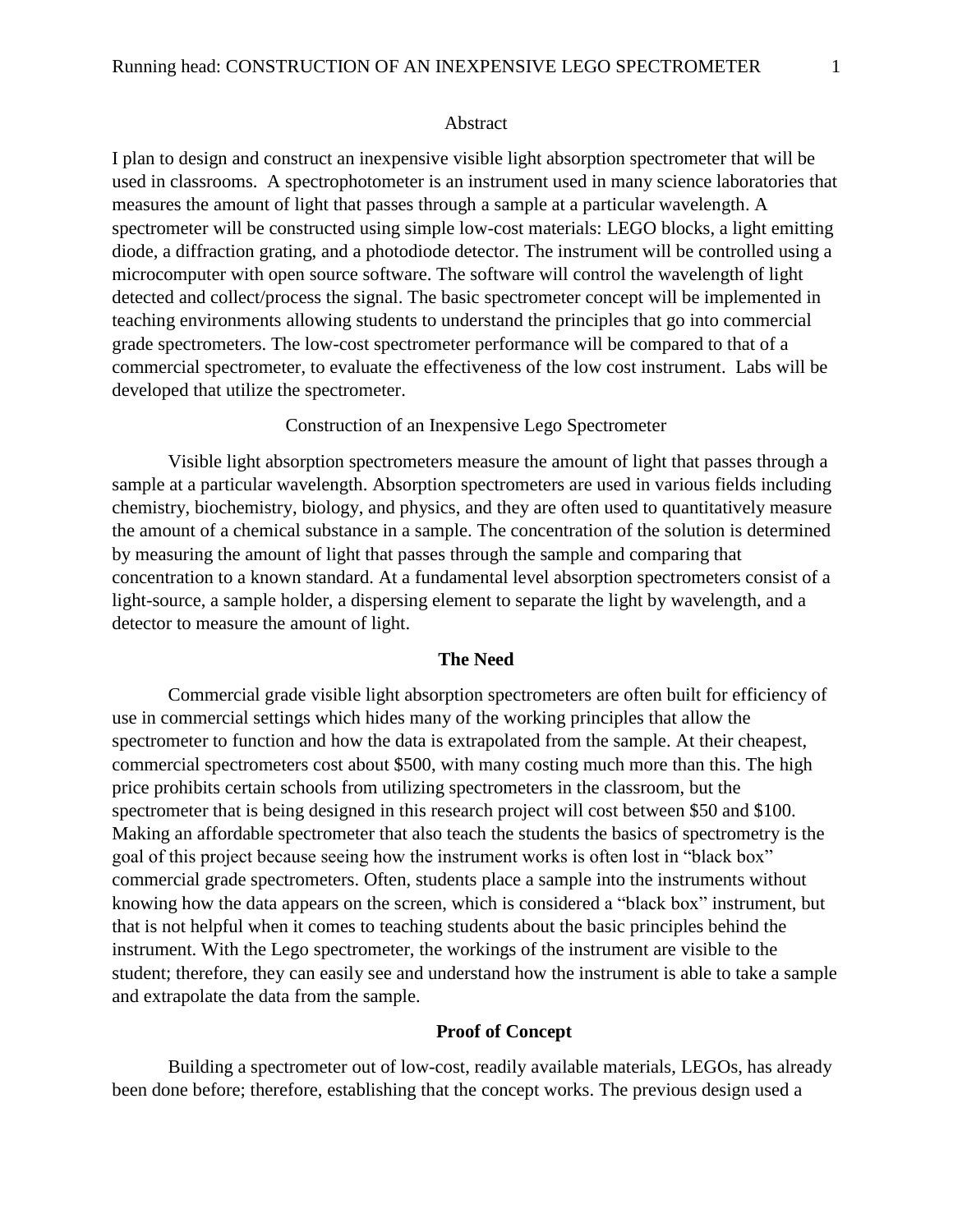hand operated rotatable arm for mounting the detector (Albert, Todt, & Davis, 2012). In previous implementations, the operator had to use a protractor to set the desired angle in order to acquire the desired wavelength to pass through the detector, and the readings had to be recorded by hand. This process is time consuming, introduced human error into the system, and makes the instrument difficult to use.

The proposed project will use a microcomputer and accompanying software to control a servo motor that sets the desired wavelength and records the data. This streamlines the process and it eliminates human error introduced to the system from misreading the protractor. The microcomputer allows the angle to be set with more accurate measurement, resulting in more accurate data. Also, the microcomputer will control of powering the light emitting diode and reading the voltage across the detector.

After the LEGO spectrometer is constructed, the data from the low-cost spectrometer will be compared to that of commercial grade spectrometers to evaluate the performance of the lowcost instrument. Once the performance of the low-cost spectrometer is satisfactory, several labs will be developed that utilize the spectrometer. The first experiment that could use the new spectrometer would be to quantify iron concentrations in various cereals (Adams, 1995). Another lab could be determining the kinetics of crystal violet fading (Adams, 1995). Finally, the more complex experiment that can use the low-cost spectrometer is Pump-probe spectroscopy of methyl red (Cooksey, 2006). All of these experiments cover a range of chemistry, from analytical to physical chemistry, showing just how important spectroscopy is to the field of chemistry.

### **Final Product**

The beginning steps of this project were learning how to read and write code for the microcomputer open source. Once the software was understood, the instrument was mapped out and constructed using LEGOS and the components necessary for the spectrometer to operate. With the spectrometer constructed and the software understood, the microcomputer software was integrated into the spectrometer, making the spectrometer fully functional. This included writing the appropriate code needed to be able to power the light source, adjust the detector via the servo motor, and power the photodiode detector to collect the data. With the spectrometer, fully functional, a series of diluted dyes were analyzed via the LEGO spectrometer and a commercial grade spectrometer. The comparison of the two spectrometers allowed for adjustments of the LEGO spectrometer to be made, allowing for more accurate data to be collected from the LEGO spectrometer.